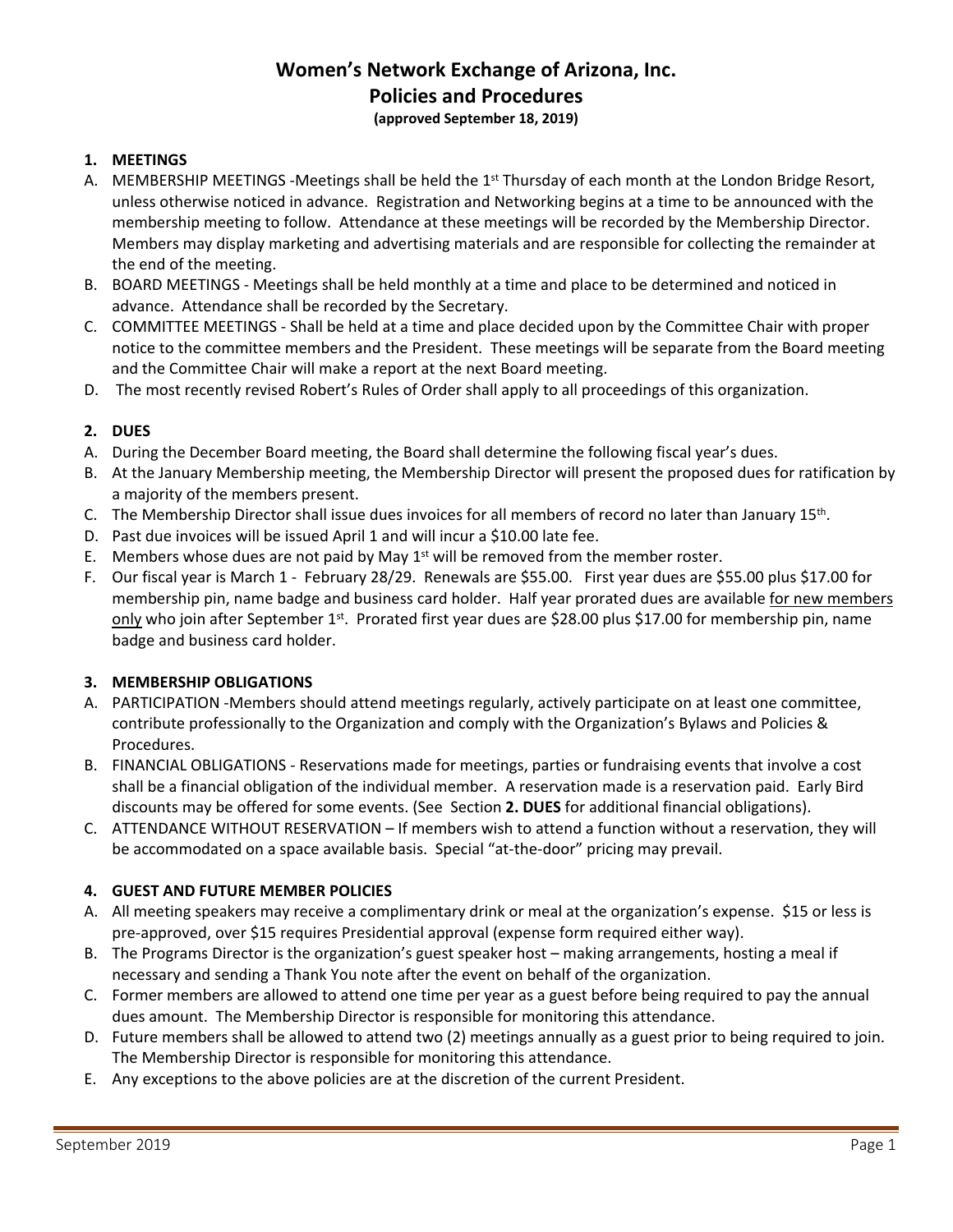## **5. REMEMBRANCES**

Upon notification of a member's death the Membership Director will send flowers or a contribution at a cost not to exceed \$50.00. In the case of a member's illness or an immediate family member's death, the Membership Director shall send an appropriate card in the name of the organization.

# **6. CHARITABLE DONATIONS**

- A. The Women's Network Exchange of Arizona is a 501(c)(3) . The main focus of the organization is to help women succeed in their professional and personal lives and to assist women going back to school to enhance their career opportunities. **See Section 7. SCHOLARSHIPS**
- B. Any other charitable donation must be made to another 501(c)(3) organization. A request to donate funds must be made when the event is proposed and the Board must approve any such expenditures.
- C. All printed materials for events shall include the phrase "a portion of the proceeds from this event will be donated to (name of charity)"
- D. Members are encouraged to donate individually to other causes and charities that are not  $501(c)(3)$

# **7. SCHOLARSHIPS (bullet points are rearranged)**

- A. Applicants must be 19 years or older, a minimum of one-year resident of Mohave or LaPaz Counties and applying to an institution of advanced learning.
- B. The applicants will need to provide their familial, financial and employment status, if they are receiving other scholarships (and the amount received) and if they are currently enrolled in a program. GPA and field of study will not be determining factors.
- C. Applicants will also be asked to provide a brief essay regarding their educational goals, special interests and other information they feel the committee needs to consider.
- D. The President will appoint the Committee Chair annually. It is recommended the Chair select two (2) or four (4) other members to serve on the committee.
- E. The total amount of scholarship awards will be based on the funds raised in the previous fiscal year. The Board will provide the Committee with the amount prior to April 1st. In addition, the Board will allocate funds for the Awards Ceremony.
- F. The Committee is responsible for soliciting applicants prior to April 30th, meeting in May to determine the award recipients, planning and executing an awards' presentation at the June membership meeting. The Committee Chair should contact local institutions of higher learning plus work with the Media Director on social media postings and getting a PSA from the newspaper and radio.
- G. Scholarship monies will not be paid out to any individual, only to the educational institution they will be attending. Scholarships will be valid for one (1) year and are not renewable. Each applicant is only eligible for a single scholarship award.
- H. Registration at an institution must be completed no later than the end of January of the fiscal year the scholarship is awarded.
- I. Confirmation of registration and a statement with the amount due, date due, payee and payee address must be submitted to the Scholarship Committee Chair by the scholarship recipient's school. If not received in a timely manner, the Scholarship Chair will be responsible for following up with the scholarship recipient.
- J. Scholarship Award recipients will be granted a one-year membership to the Women's Network Exchange. A mentoring program with guidelines outlined by the Scholarship Committee and approved by the Board of Directors will be implemented annually. Mentors to be solicited based on scholarship recipient's field of study, interests, etc.

## **8. NOMINATION, ELECTION AND INSTALLATION OF OFFICERS AND DIRECTORS**

- A. The most Immediate Past President, willing to serve, selects 2 or 4 nominating committee members in November in time to notify the officers at the board meeting. If a Past President is not available, the current President will appoint a Nominating Committee chair.
- B. At the December membership meeting the Nominating Committee distributes officer job descriptions and asks members to submit their names for consideration.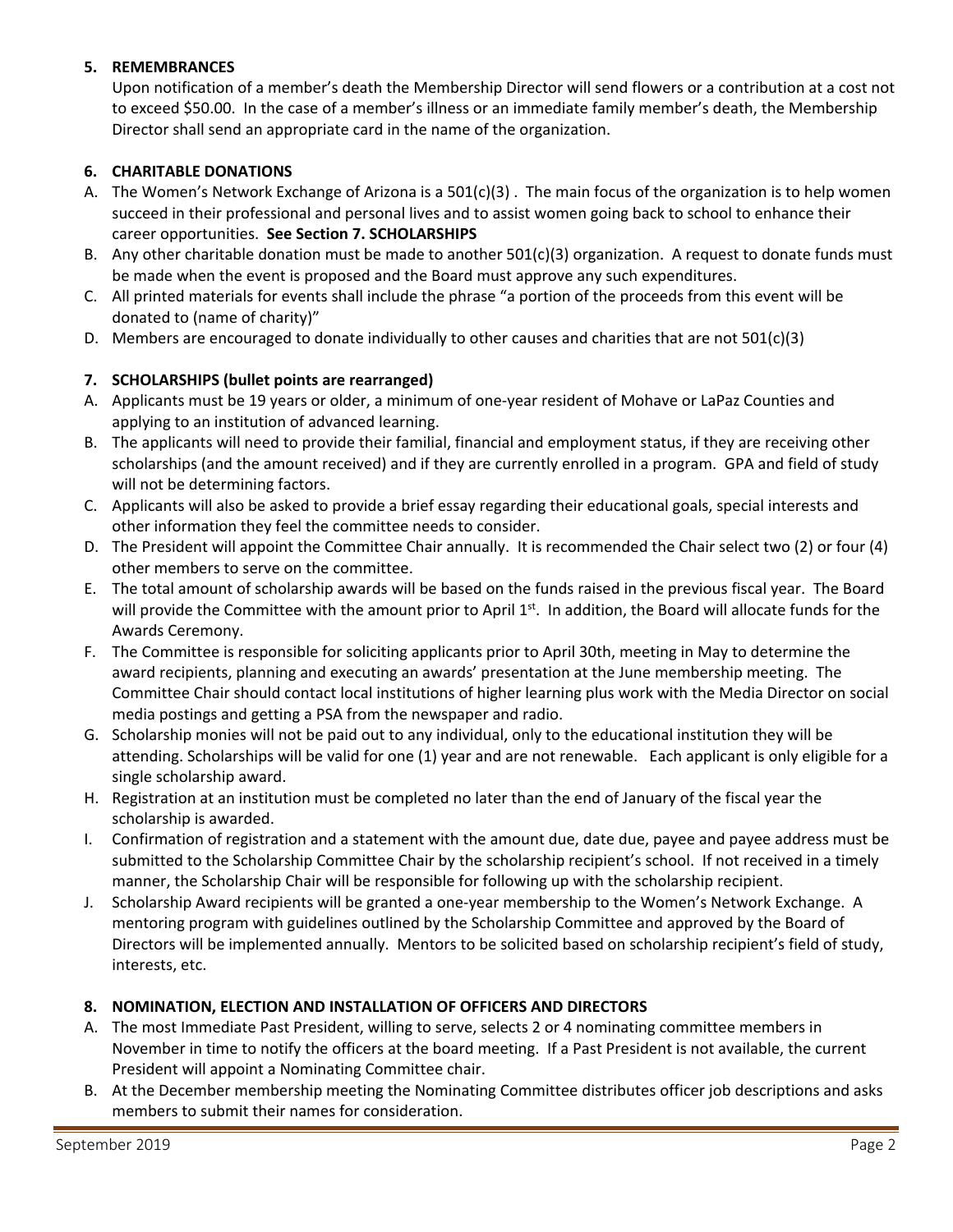- C. The Nominating Committee shall screen the candidates and narrow the slate to no more than two per office. If there are no applications, the Nominating Committee shall contact members to find qualified candidates.
- D. At the December board meeting, the Nominating Committee shall present a slate of candidates for the board's approval. The slate will be presented to the membership at the January meeting. Nominations from the floor may be entertained with the candidate's prior consent prior to the election in February.
- E. The Secretary will prepare ballots for the February election. The Secretary will appoint 2 non-candidate members to assist in tabulating the ballots. The results will be announced before the meeting ends.
- F. The Nominating Committee is responsible for coordinating the Installation of New Officers to be held at the March membership meeting.

# **9. OFFICERS**

- A. The elected officers shall be: President, Vice President, Secretary, Treasurer, Media Director, Membership Director and Ways & Means Director.
- B. The most immediate Past President willing to serve will be a voting member of the board.
- C. Officers are encouraged to commit to a 2 year term, with half of the positions turning over each year to bring greater stability and continuity to the organization.
- D. Committee descriptions should be prepared and distributed at the January membership meeting.
- E. At the February Board Meeting, the outgoing and incoming board members will name (these are not board positions) Committee Chairpersons for the following committees:
	- 1) Assistant Treasurer
	- 2) Bylaws
	- 3) Chamber Ambassador
	- 4) Finance & Budget Committee includes audit functions
	- 5) Guest Ambassador
	- 6) Networking
	- 7) Nominating
	- 8) Reservations
	- 9) Scholarship
	- 10) Sunshine
- F. All officers are expected to attend board meetings and monthly membership meetings. If an officer can't attend a meeting, they should immediately notify the President and submit a written report to be read in their absence.
- G. All officers will perform such other duties that may be assigned by the President or consensus of the Board.
- H. Turn over all records and materials pertaining to their successor prior to the March Installation meeting.

## **10. OFFICERS' DUTIES**

- A. PRESIDENT
	- 1) Is the official representative of the organization and presides at all meetings. Only the President is authorized to speak to the press, unless she designates another person to do so.
	- 2) Gives the Media Director the information to make notification of all Membership and Board meetings to the appropriate persons.
	- 3) Prepares the agendas for all meetings to be distributed at the meeting.
	- 4) Works with the Treasurer to ensure the State Annual Corporation Report is filed by May 7<sup>th</sup> and the IRS Tax filing by May 15<sup>th</sup> of each year. In the event the President or Treasurer is unable to perform these duties, with Board approval, they will retain another member or outside professional services.
	- 5) Works with the Treasurer and the Finance & Budget Committee to prepare a budget for the following fiscal year to be approved by the board at the January board meeting.
	- 6) The Board approved budget is to be submitted for ratification by a majority of the members present at the February membership meeting.
	- 7) Oversees the Finance & Budget and Scholarship Committees.
	- 8) Is an ex-officio member of all committees except the Nominating Committee.
	- 9) Performs all other duties as put forth in the Women's Network Exchange of Arizona, Inc. Bylaws.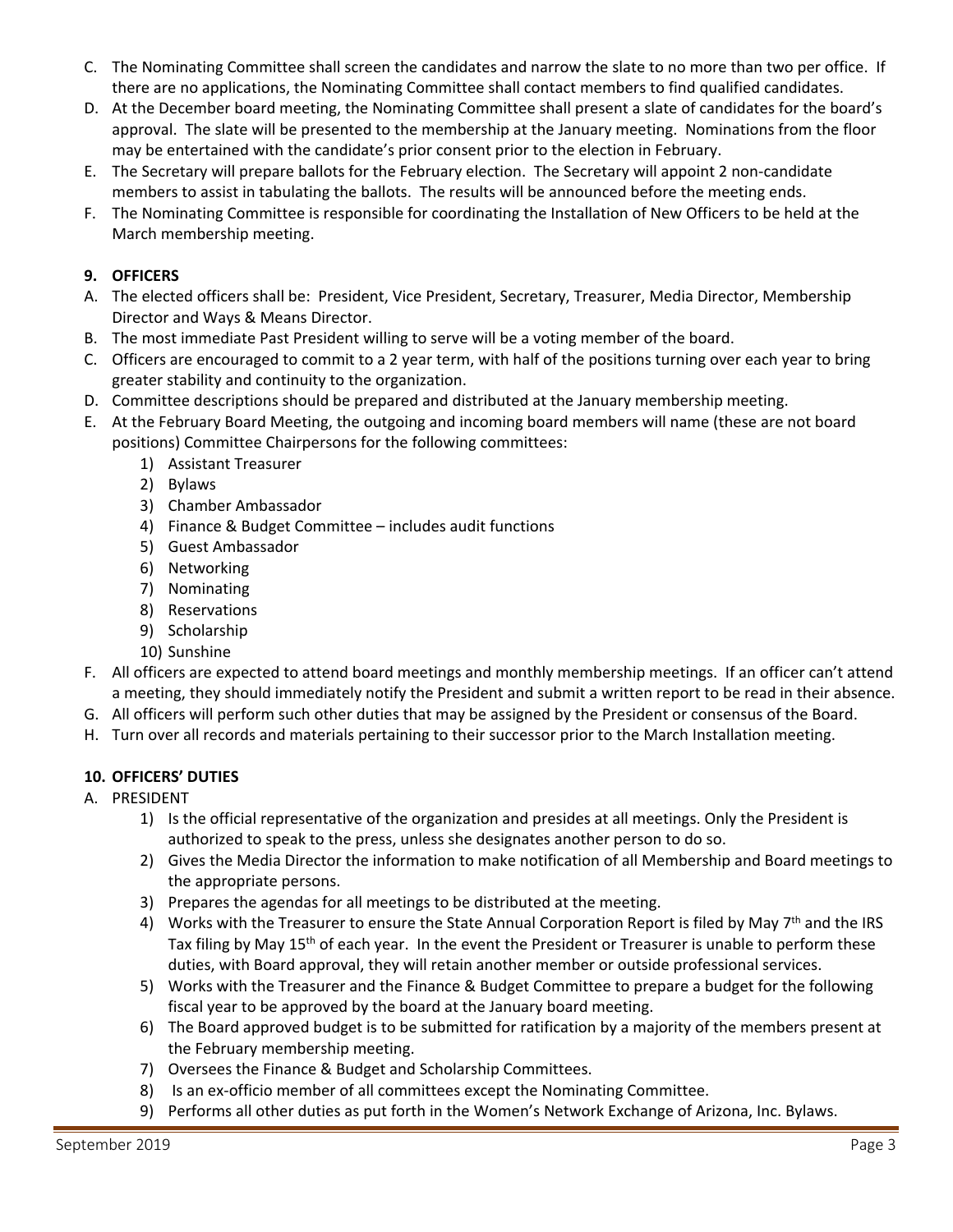- **B.** VICE PRESIDENT
	- 1) Performs the duties of the President in her absence or incapacity.
	- 2) Works with the incoming board at the February meeting to determine the annual calendar of meetings and programs.
	- 3) Acquire speakers that provide topics/programs that will benefit the membership either professionally or personally.
	- 4) Provide the speaker's bio to the President and Media Director in time to be included in the newsletter and agenda.
	- 5) Act as the speaker's hostess for the evening.
	- 6) Introduce the speaker at the meeting.
	- 7) Following the meeting, sends a thank you note to the speaker from the organization.
	- 8) Oversees the Chamber Ambassador and the Networking Committee.
- C. SECRETARY
	- 1) Be the custodian of all records as outlined in the Women's Network Exchange of Arizona, Inc. Bylaws.
	- 2) Keep accurate minutes of membership and board meetings. Paper copies of all minutes and materials to be kept on paper, in a binder, for one year. After that time, they may be scanned and stored in a board approved cloud storage.
	- 3) Conduct any correspondence as directed by the President or the Board.
	- 4) Prepare and distribute ballots as presented by the Nominating committee and approved by the board for the February elections.
	- 5) Maintain the election results for a period of one year.
	- 6) Oversee the Bylaws Committee.
- D. TREASURER
	- 1) Be the custodian of all funds as outlined in the Women's Network Exchange of Arizona, Inc. Bylaws.
	- 2) All revenues and expenses shall be done on a board approved form.
	- 3) Disbursements over \$350 require the signature of two officers who are signatories on the organization's account. The recipient of a disbursement cannot be one of the signers.
	- 4) Make collections and deposit all funds in a federally insured financial institution approved by the Board. All deposits should be made within 5 days of receipt.
	- 5) Receives and reconciles all bank transactions.
	- 6) Present monthly, a written financial statement of the organization monthly and year to date at each Board meeting.
	- 7) Works with the President to ensure the State Annual Corporation Report is filed by May 7<sup>th</sup> and the IRS Tax filing by May 15<sup>th</sup> of each year. In the event the President or Treasurer is unable to perform these duties, with Board approval, they will retain another member or outside professional services.
	- 8) Is a member of the Finance & Budget Committee but is not a member of the Audit Committee.
	- 9) Ensures the Audit Committee reports to the membership at the April meeting.
	- 10) Works with the President and the Finance & Budget Committee to prepare a budget for the following fiscal year to be approved by the Board at the January board meeting.
	- 11) Oversees the Assistant Treasurer.
	- 12) Turns over all records and materials to the Audit Committee immediately upon reconciliation of the end of fiscal year bank statement.
- E. MEDIA DIRECTOR
	- 1) Manages all internal and external publicity and media coverage including website, various social media pages, special event publicity, promotions and newsletters.
	- 2) Acts as Webmaster and solicits articles and advertising for the newsletters.
	- 3) Acts as copy editor for the WNEA website and newsletters.
	- 4) Maintains a current roster of members' contact information (name, company, phone, website and email) on the website.
	- 5) Prepares and distributes the newsletters and any other print media.
	- 6) Assists at meetings and special events, taking photos and publishing them in various media.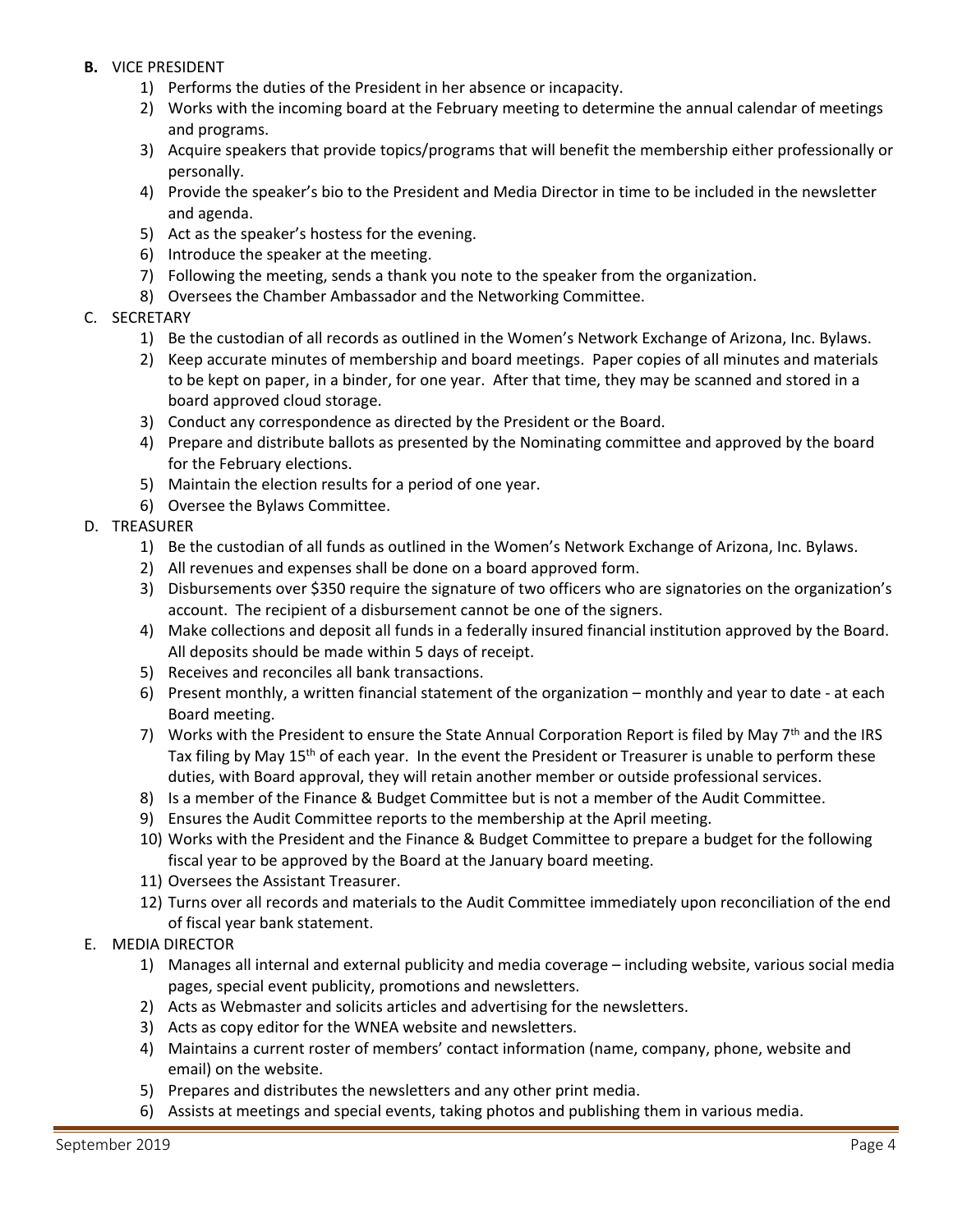- 7) Oversees the Reservation Committee.
- F. MEMBERSHIP DIRECTOR
	- 1) Accept membership applications, collect dues and distribute rosters to members quarterly (with name, company, phone, website and email).
	- 2) Introduce new members at the Membership Meetings.
	- 3) Send guests "a thank you for visiting" and new members a "welcome" email or ecard.
	- 4) Prepare dues invoices, past due invoices and termination notices in the timeframes and amounts as determined by the board and outlined in B. DUES.
	- 5) Turn in any monies received on a board approved form, in a timely manner, to the Treasurer.
	- 6) If necessary, move monies from any online payment account to the Treasurer monthly.
	- 7) Keep a current digital list of members' names and contact information for access by Board Members.
	- 8) Keep a current digital record of member and guest attendance.
	- 9) Notify the Media Director of any changes to the roster.
	- 10) Prepare and distribute new member packets as needed.
	- 11) Quarterly, order new member name badges. Have a small ceremony at the next membership meeting to award their pins and badges and have them sign off that they have received them.
	- 12) The first badge is included in the first year's dues. We will order replacement badges for members at a charge of \$15.00.
	- 13) Oversee the Guest Ambassador and Sunshine Committee.
- G. WAYS AND MEANS DIRECTOR
	- 1) The outgoing director will submit proposed fund raising projects and the event budget to the Board in time to be included in the annual budget review process and approval at the January board meeting.
	- 2) The outgoing director will plan the first event of the subsequent year.
	- 3) Engages sub-committee chairs for each proposed event and supervises as needed.
	- 4) Keeps accurate records of revenues and expenses for each event and submits invoices on the board approved form to the Treasurer in a timely manner.
	- 5) Submits a written report of each event at the following board and membership meetings.
- H. PAST PRESIDENT
	- 1) Serves as a mentor to the current President and Board.
	- 2) Serves as the Parliamentarian at all meetings.
	- 3) Chairs the Nominating Committee.
	- 4) Serves as the coordinator (with the Nominating Committee) for the Installation Ceremony.

## **11. MEMBER OF THE YEAR**

- A. At the annual election meeting, members will submit their candidate for "Member of the Year" based on the following criteria:
	- 1) Have been a member of WNEA for a minimum of one year.
	- 2) Chaired or actively served on a committee.
	- 3) Attended 50% of the membership meetings.
	- 4) Not eligible for back to back awards and may not be a current officer or director.
- B. President, Vice President and Secretary will tally the votes and ascertain eligibility,
- C. Member of the Year will be revealed at the annual Installation ceremony and presented with a token of appreciation for their service.

## **12. INFORMATION FOR THE BOARD OF DIRECTORS**

- A. CHAPTER EXPENDITURES
	- 1) The President is the only one who can enter into a contract (subject to the Board's approval) which incurs financial or other liabilities.
	- 2) The President, Secretary and Treasurer shall be signatories on the bank account. An officer may not approve their own expense form or sign a check where they are the recipient of the funds.
	- 3) Checks over \$350 will require two (2) signatures.
	- 4) All revenue and expense forms must have backup documentation and properly completed forms.
	- 5) Any expense over \$100 that were not budgeted must be approved by a Board majority.